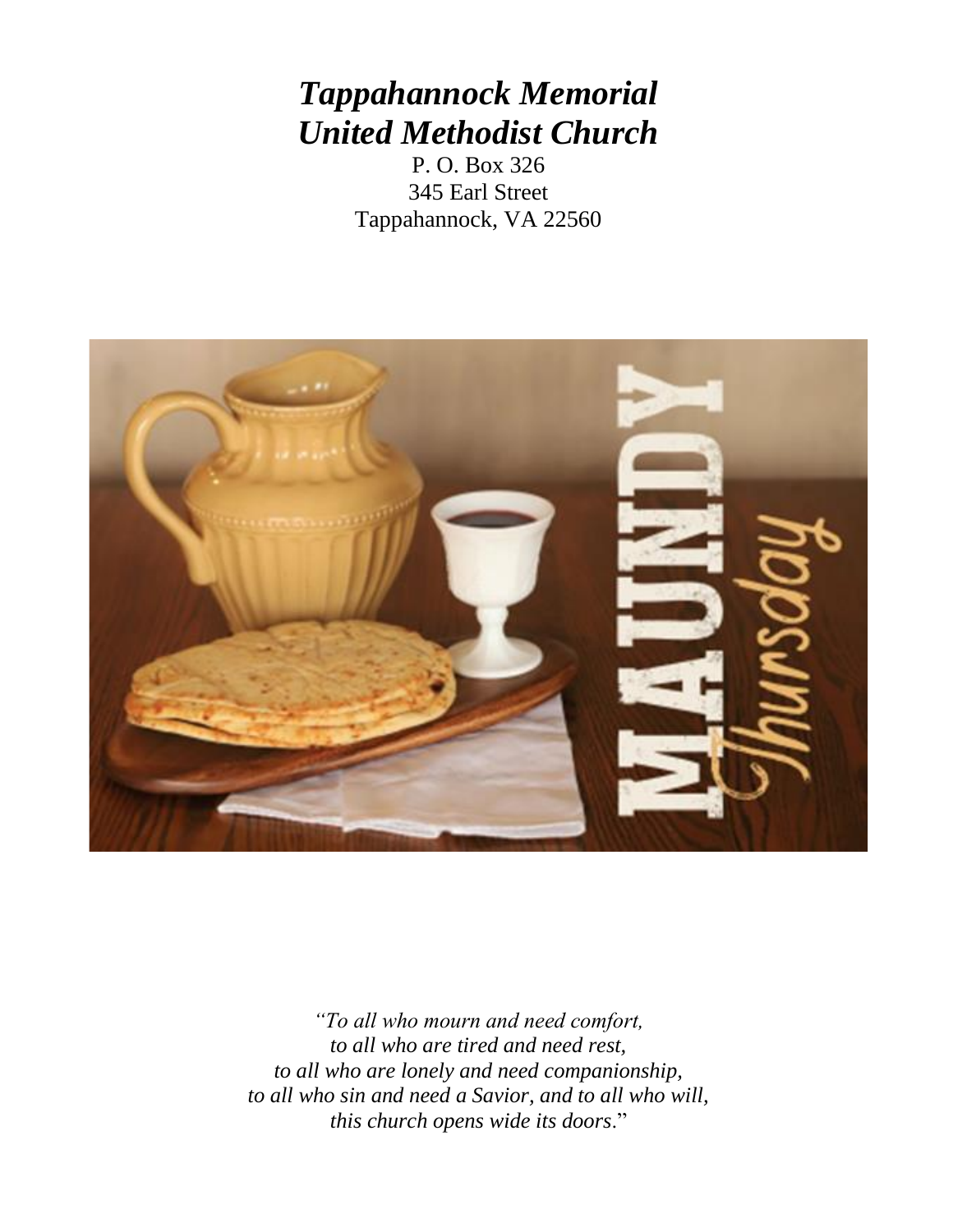# **Maundy Thursday**

# **"Love through Service"**

## **Exodus 12:1-14; Psalm 116:1-4, 12-19 (UMH 837); 1 Corinthians 11:23-26; John 13:1-17, 31b-35 April 14, 2022**

 $<< + << + << + << + << + << + << + << + << + << + << + << + << + << + << + << + << + << + << + < + < +$ 

## **Prelude** *"Andante in A Minor"*

# **Welcome, Announcements & Registration of Attendance**

Good evening! I greet you in the name of our Lord and Savior Jesus Christ. I welcome you to our time of worship today. I welcome those who are present with us in the sanctuary as well as those worshiping online via our Facebook and YouTube pages.

We are tracking our attendance, so thank you in advance to all who will let us know that you have watched or read our service this evening. Please email our Administrative Assistant at [tappmethodist@gmail.com,](about:blank) with your attendance information.

This is the day the Lord has made, let us rejoice and be glad in it!!

# \* **Opening Hymn** *"Jesu, Jesu"* **UMH # 432, v. 1-4**

# **Refrain:**

Jesu, Jesu, fill us with your love, show us how to serve the neighbors we have from you.

- **1.** Kneels at the feet of his friends, silently washes their feet, Master who acts as a slave to them. **{R}**
- **3.** These are the ones we should serve, these are the ones we should love; all these are neighbors to us and you. **{R}**
- **2.** Neighbors are rich and poor, neighbors are black and white, neighbors are near and far away. **{R}**
- **4.** Loving puts us on our knees, serving as though we are slaves, this is the way we should live with you. **{R}**

"Jesu, Jesu." Contributor: Tom Colvin. © 1969, 1989 Hope Publishing Company. CCLI Song # 3049039. CCLI License #2350408.

# **\* Call to Worship**

We have traveled far, and our souls are dusty.

### **Jesus kneels before us and washes our feet.**

How are we worthy of such love?

### **Jesus humbles himself as a servant.**

How can this be?

**Jesus fills us with his love.**

What can we do?

### **Serve our neighbors with God's love.**

Call to Worship from *The Abingdon Worship Annual 2022,* pg. 93. © 2021 by Abingdon Press. Used by permission.

# **\* Opening Prayer**

The Lord be with you.

# **And also with you.**

Let us pray.

God of mystery, we gather tonight to remember the story that leads us into new life. As Jesus washed his disciples' feet, may we learn to serve one another. As we gather at the table, may we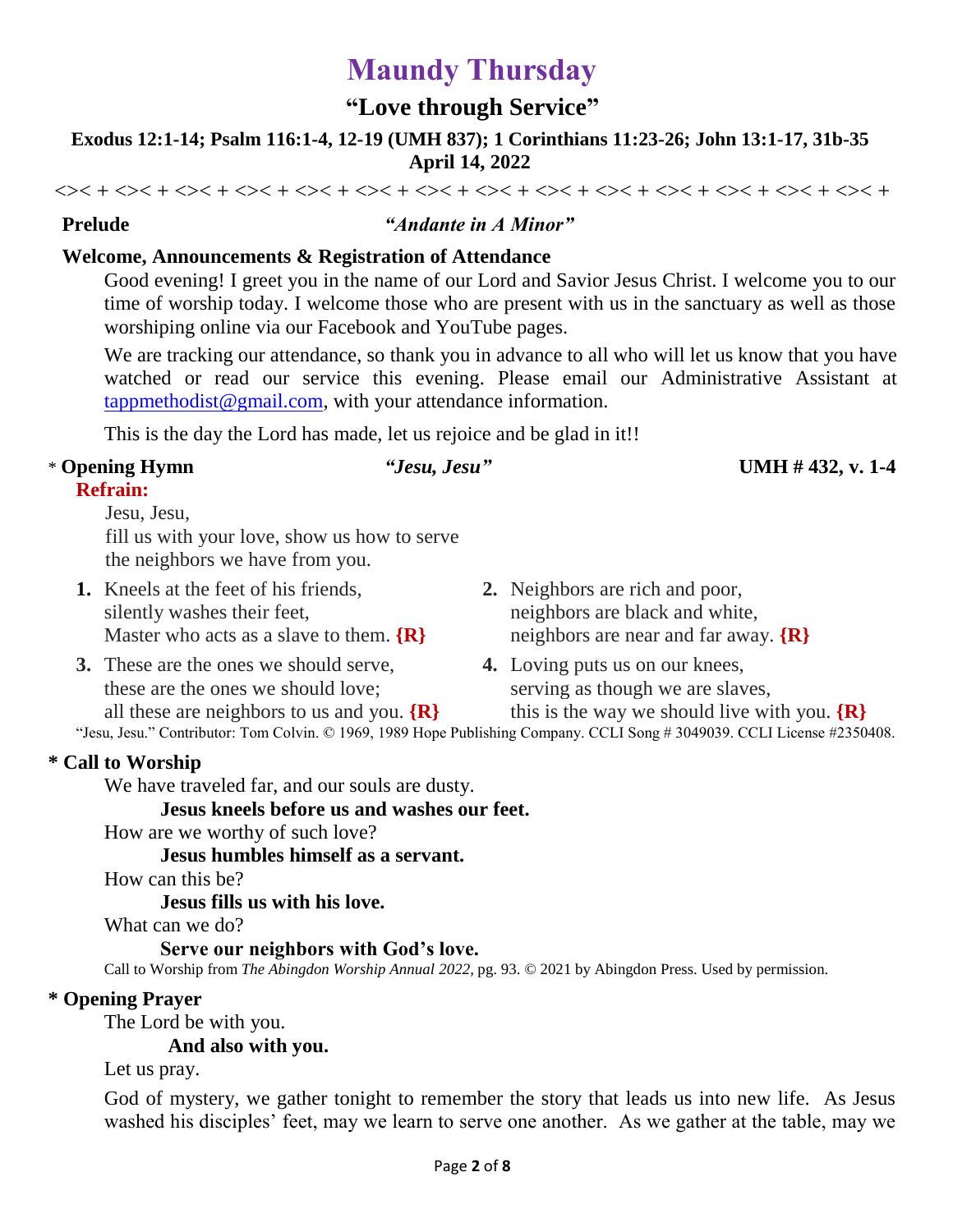be ready for the journey ahead. Remind us, O God, to love one another – even when doing so is difficult, even when we want to lash out in anger, even when we want to ignore those who need us. We are not in charge. We are called to serve, to share your love. Be with us, O God, as we begin the journey that leads us to the cross. Amen.

Opening Prayer from *The Abingdon Worship Annual 2022,* pg. 93. © 2021 by Abingdon Press. Used by permission.

#### **Prayer of Confession**

In the midst of life's struggles, we cry to you, O God.

#### **Lord, save my life.**

Save me, O God, from my selfish ways.

**Lord, save my life.**

Save me from my fears.

### **Lord, save my life.**

Save me from my reluctance to forgive.

#### **Lord, save my life.**

Save me from my worries and concerns.

#### **Lord, save my life.**

Save me from my empty promises.

### **Lord, save my life.**

Save me from all that keeps me from loving others.

# **Lord, save my life.**

Prayer of Confession from *The Abingdon Worship Annual 2022,* pp. 93-94. © 2021 by Abingdon Press. Used by permission.

#### **The Declaration of Pardon**

Hear the good news: Christ died for us while we were yet sinners; That proves God's love toward us. In the name of Jesus Christ, you are forgiven. **In the name of Jesus Christ, you are forgiven!** 

# **Glory to God. Amen.**

#### **Passing of the Peace**

May the peace of Christ be with you. **And also with you!**

### **The Scripture Reading Exodus 12:1-14** pg. 58

*12The Lord said to Moses and Aaron in the land of Egypt: <sup>2</sup>This month shall mark for you the beginning of months; it shall be the first month of the year for you. <sup>3</sup>Tell the whole congregation of Israel that on the tenth of this month they are to take a lamb for each family, a lamb for each household. <sup>4</sup> If a household is too small for a whole lamb, it shall join its closest neighbor in obtaining one; the lamb shall be divided in proportion to the number of people who eat of it. <sup>5</sup>Your lamb shall be without blemish, a year-old male; you may take it from the sheep or from the goats. <sup>6</sup>You shall keep it until the fourteenth day of this month; then the whole assembled congregation of Israel shall slaughter it at twilight. <sup>7</sup>They shall take some of the blood and put it on the two doorposts and the lintel of the houses in which they eat it. <sup>8</sup>They shall eat the lamb that same night; they shall eat it roasted over the fire with unleavened bread and bitter herbs. <sup>9</sup>Do not eat any of it raw or boiled in water, but roasted over the fire, with its head, legs, and inner organs. <sup>10</sup>You shall let none of it remain until the morning; anything that remains until the morning you shall burn. <sup>11</sup>This is how you shall eat it: your loins girded, your sandals on your feet, and your staff in your hand; and you shall eat it hurriedly. It is the passover of the Lord. <sup>12</sup>For I will*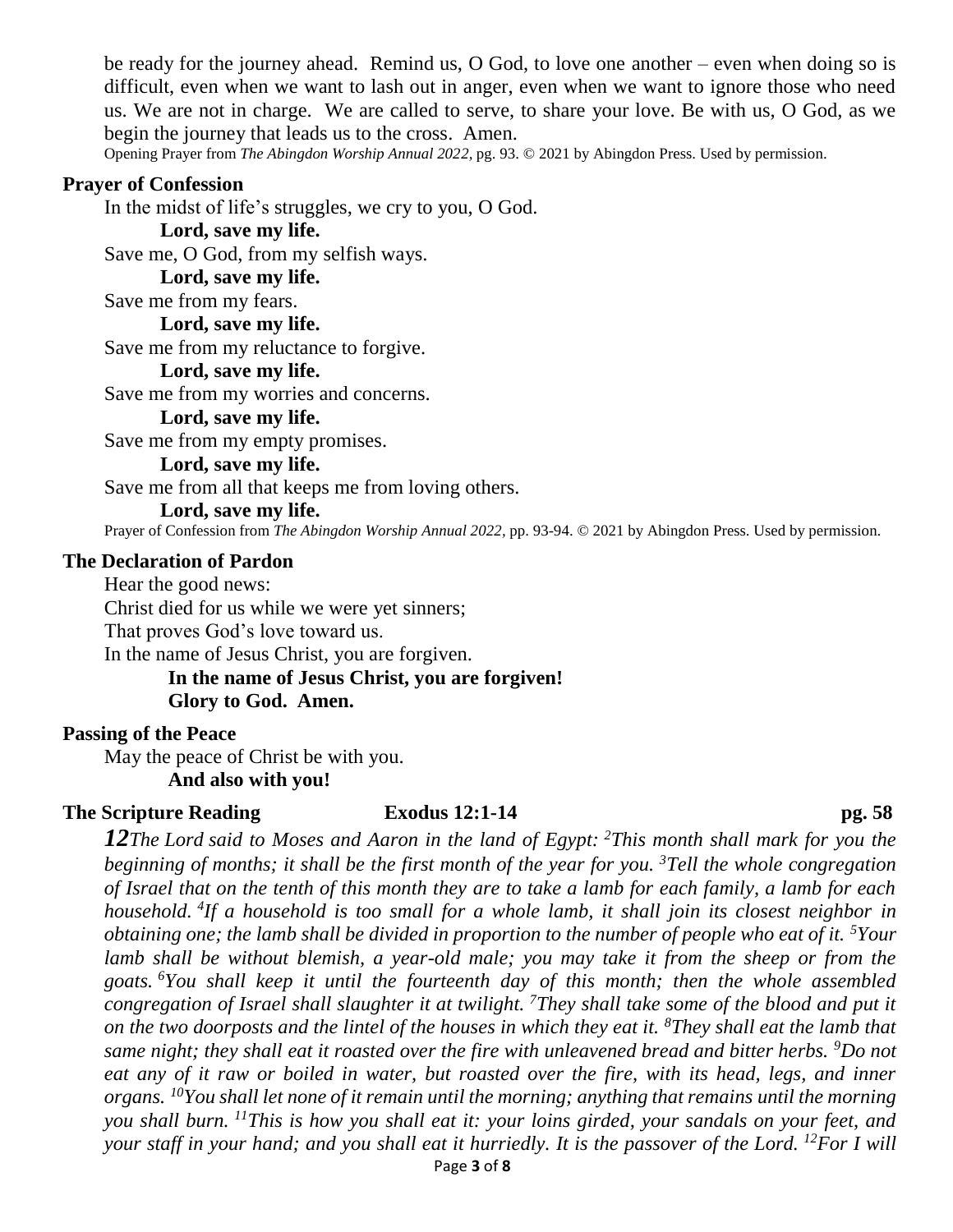*pass through the land of Egypt that night, and I will strike down every firstborn in the land of Egypt, both human beings and animals; on all the gods of Egypt I will execute judgments: I am the Lord. <sup>13</sup>The blood shall be a sign for you on the houses where you live: when I see the blood, I will pass over you, and no plague shall destroy you when I strike the land of Egypt. <sup>14</sup>This day shall be a day of remembrance for you. You shall celebrate it as a festival to the Lord; throughout your generations you shall observe it as a perpetual ordinance.*

### **1 Corinthians 11:23-26 pg. 173**

*<sup>23</sup>For I received from the Lord what I also handed on to you, that the Lord Jesus on the night when he was betrayed took a loaf of bread, <sup>24</sup>and when he had given thanks, he broke it and said, "This is my body that is for you. Do this in remembrance of me." <sup>25</sup>In the same way he took the cup also, after supper, saying, "This cup is the new covenant in my blood. Do this, as often as you drink it, in remembrance of me." <sup>26</sup>For as often as you eat this bread and drink the cup, you proclaim the Lord's death until he comes.*

Exodus 12:1-14 and 1 Corinthians 11:23-26from New Revised Standard Version Bible, copyright © 1989 National Council of the Churches of Christ in the United States of America. Used by permission. All rights reserved worldwide.

The Word of God for the people of God.

#### **Thanks be to God.**

### **\* Psalter Psalm 116:1-4, 12-19 UMH # 837**

<sup>1</sup>I love the Lord, who has heard my voice and my supplications, <sup>2</sup> and has inclined his ear to me

## **<sup>3</sup>The snares of death encompassed me; the pangs of Sheol laid hold on me; I suffered distress and anguish.**

<sup>4</sup>Then I called on the name of the Lord:

whenever I called.

**"O Lord, I beseech you, save my life!"**

<sup>12</sup>What shall I return to the Lord for all my benefits?

**<sup>13</sup>I will lift up the cup of salvation and call on the name of the Lord,**

 $14$ I will pay my vows to the Lord in the presence of all his people.

### **<sup>15</sup>Precious in the sight of the Lord is the death of his faithful ones.**

 $16$ O Lord, I am your servant; I am your servant, the child of your handmaid. You have loosed my bonds.

# **<sup>17</sup>I will offer to you the sacrifice of thanksgiving and call on the name of the Lord.**

 $^{18}$ I will pay my vows to the Lord, in the presence of all his people,

## **<sup>19</sup>in the courts of the house of the Lord, in your midst, O Jerusalem. Praise the Lord!**

### **\* The Gloria Patri UMH # 70**

*Glory be to the Father and to the Son and to the Holy Ghost; As it was in the beginning, is now, and ever shall be, world without end. Amen. Amen.*

### **\* Gospel John 13:1-17, 31b-35 pp. 107-108**

*13Now before the festival of the Passover, Jesus knew that his hour had come to depart from this world and go to the Father. Having loved his own who were in the world, he loved them to the end. <sup>2</sup>The devil had already put it into the heart of Judas son of Simon Iscariot to betray him. And during supper <sup>3</sup> Jesus, knowing that the Father had given all things into his hands, and that he had come from God and was going to God, <sup>4</sup>got up from the table, took off his outer robe, and tied a towel around himself. <sup>5</sup>Then he poured water into a basin and began to wash the disciples' feet*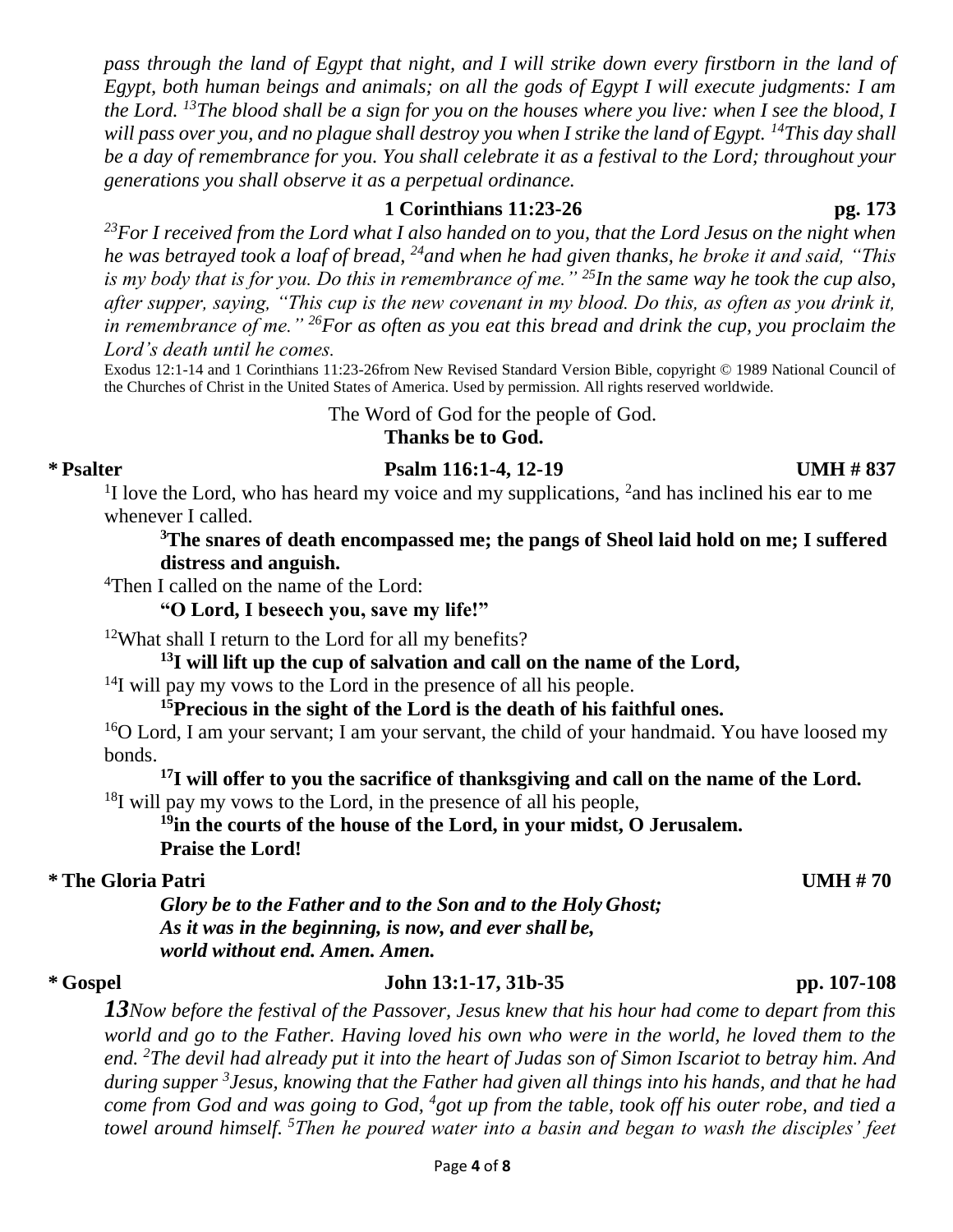*and to wipe them with the towel that was tied around him. <sup>6</sup>He came to Simon Peter, who said to him, "Lord, are you going to wash my feet?" <sup>7</sup> Jesus answered, "You do not know now what I am doing, but later you will understand." <sup>8</sup>Peter said to him, "You will never wash my feet." Jesus answered, "Unless I wash you, you have no share with me." <sup>9</sup>Simon Peter said to him, "Lord, not my feet only but also my hands and my head!" <sup>10</sup>Jesus said to him, "One who has bathed does not need to wash, except for the feet, but is entirely clean. And you are clean, though not all of you." <sup>11</sup>For he knew who was to betray him; for this reason he said, "Not all of you are clean." <sup>12</sup>After he had washed their feet, had put on his robe, and had returned to the table, he said to them, "Do you know what I have done to you? <sup>13</sup>You call me Teacher and Lord—and you are right, for that is what I am. <sup>14</sup>So if I, your Lord and Teacher, have washed your feet, you also ought to wash one another's feet. <sup>15</sup>For I have set you an example, that you also should do as I have done to you. <sup>16</sup>Very truly, I tell you, servants are not greater than their master, nor are messengers greater than the one who sent them. <sup>17</sup>If you know these things, you are blessed if you do them.*

*<sup>31</sup>Jesus said, "Now the Son of Man has been glorified, and God has been glorified in him. <sup>32</sup>If God has been glorified in him, God will also glorify him in himself and will glorify him at once. <sup>33</sup>Little children, I am with you only a little longer. You will look for me; and as I said to the Jews so now I say to you, 'Where I am going, you cannot come.' <sup>34</sup>I give you a new commandment, that you love one another. Just as I have loved you, you also should love one another. <sup>35</sup>By this everyone will know that you are my disciples, if you have love for one another."*

John 13:1-17, 31b-35 from New Revised Standard Version Bible, copyright © 1989 National Council of the Churches of Christ in the United States of America. Used by permission. All rights reserved worldwide.

This is the Gospel of the Lord.

**Praise to you, Lord Christ.**

**The Sermon "Love through Service" The Reverend Rebecca Minor**

**THE GREAT THANKSGIVING**

The God of love be with you. **And also with you.** Come for the journey of faith. **We are ready to follow.** God beckons us into the future. **Thanks be to God.**

God of love, you spoke the word, and the world came to be. Your breath rushed across the waters, and the land and sea separated, the sun, moon, and stars danced into the heavens. You summoned life of all kinds: grasses and flowers, trees and shrubs, orca and salmon, hawk and hummingbird, chipmunk and giraffe, and people. You proclaimed it good. You declared the goodness of the earth, and affirmed all creation to be radiant with your presence and glory.

When Egypt enslaved your people, you delivered them from bondage and captivity. On the night before their long journey to freedom, you invited them to prepare a meal. You told them to be ready to move, to eat the meal hurriedly, dressed for travel. Then you led them out of captivity into freedom. In the days and years that followed, your people were not always faithful. Yet, you were always faithful, loving, and caring, showing the people how to live. You sent leaders and prophets to call the people back, reminding them of your ways of love and justice.

And so with all your people on earth, we sing praise to you, God of life and love.

**Holy, holy, holy Lord, God of power and might. Heaven and earth are full of your glory.**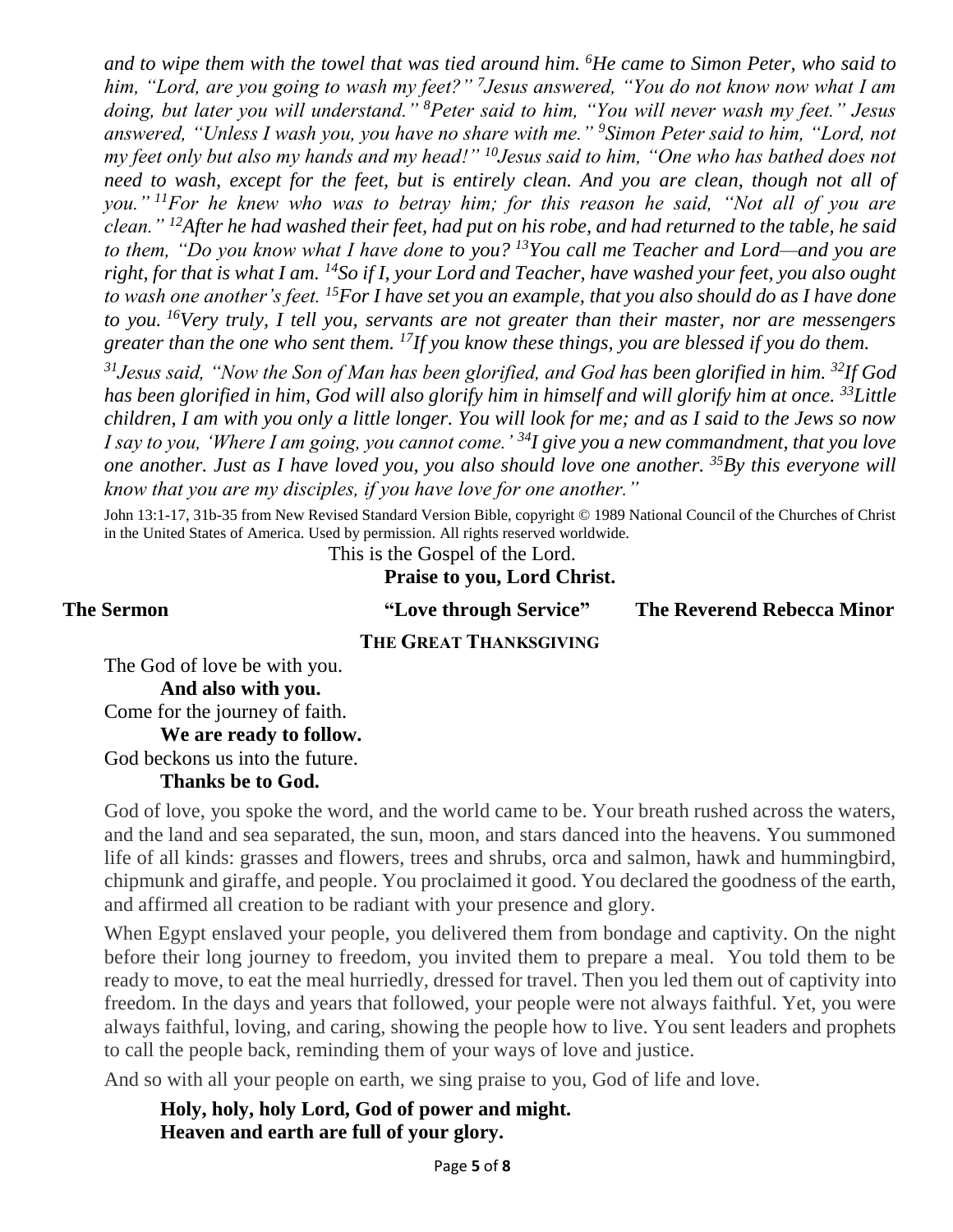## **Hosanna in the highest. Blessed is the one who comes in the name of the Lord. Hosanna in the highest.**

In the fulness of time you sent your Word, Jesus Christ, to live among us. He fed the hungry, healed the sick, ate with sinners, and taught your message of love and forgiveness. He knew that his life was soon to end, and gathered his friends for a meal. He washed their feet and reminded them to serve others with compassion. He told them to love one another always.

Jesus took a loaf of bread, and after giving thanks, he broke it and gave it to his disciples, saying: "This is my body that is for you. Do this in remembrance of me."

And so, grateful for all your gifts in Jesus Christ, we come to you, proclaiming the mystery of faith.

# **Christ has died; Christ is risen; Christ will come again.**

Pour out your Spirit on these gifts of bread and wine. May these things of the earth, wheat and grape, feed us with the living presence of Jesus.

Pour out your Spirit upon us, that we might become the body of Christ, sharing Christ's love with all creation.

By your Spirit, unite us with Christ, that we might go forth serving others as he served us.

Let us feast at this meal as we prepare to feast with Christ at the end of time.

Through Christ, who showed us your love, and through the church that journeys with him, all praise and thanksgiving is yours, loving and compassionate God, now and forever. Amen.

# **AMEN.**

And now with the confidence of children of God, let us pray as Jesus taught us:

# **The Lord's Prayer UMH # 895**

**Our father, who art in heaven,** 

**hallowed be thy name. Thy kingdom come, thy will be done on earth as it is in heaven. Give us this day our daily bread.** 

**And forgive us our trespasses,**

**as we forgive those who trespass against us.**

# **And lead us not into temptation,**

**but deliver us from evil.**

**For thine is the kingdom, and the power, and the glory, forever. Amen.**

# **The Breaking of the Bread and Offering of the Cup and Sharing in the Feast**

I invite all of you here in the sanctuary and those of you at home to take and receive now.

The Body of Christ.

The Blood of Christ.

Amen.

Great Thanksgiving for Holy Thursday from *The Abingdon Worship Annual 2022,* pp. 95-97. © 2021 by Abingdon Press. Used by permission.

# **The Prayer after Communion**

Patient God, we have received the elements of bread and wine. We have come to the table,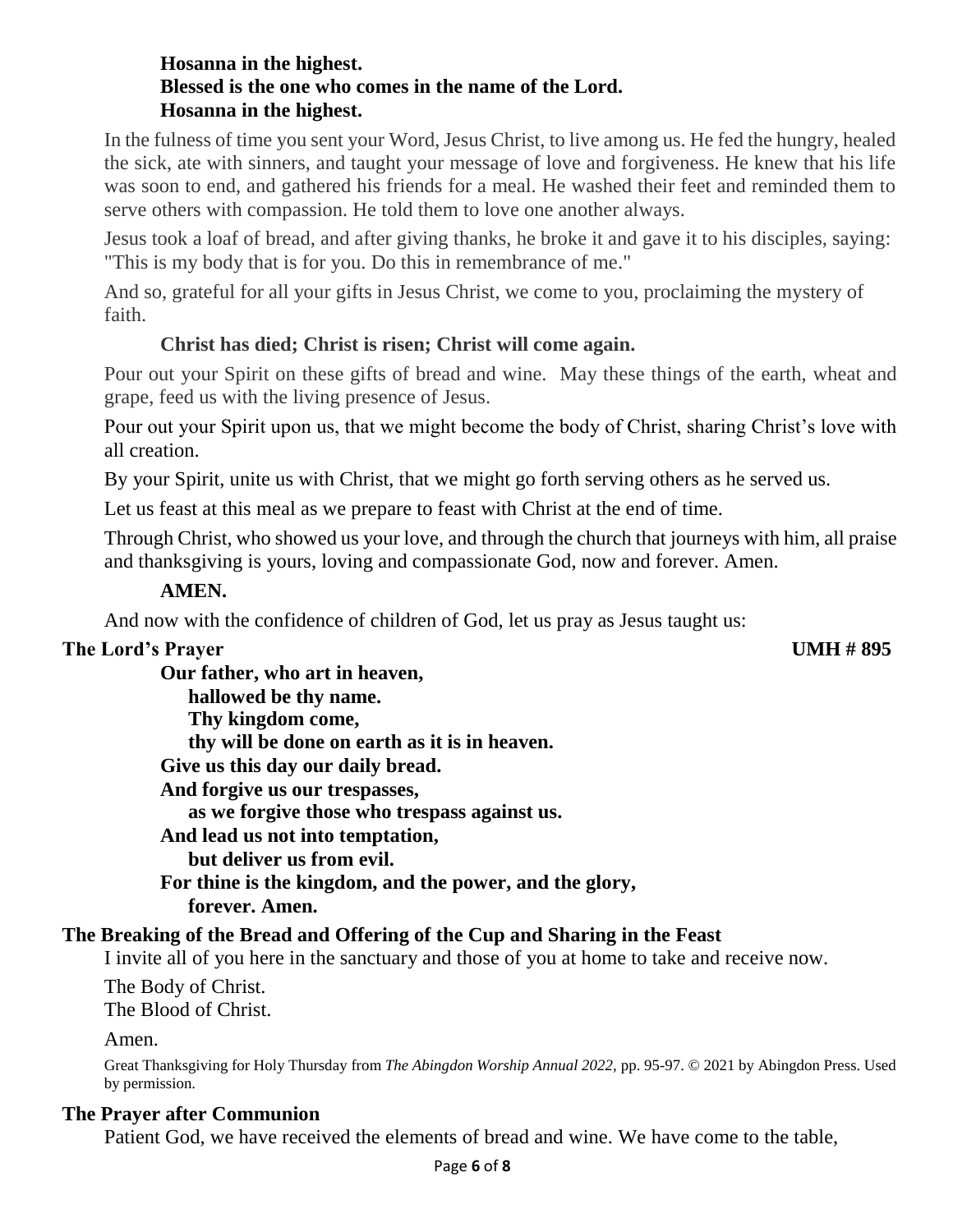imperfect, flawed. Yet You, In Christ, receive us and offer to us healing and hope. Forgive our waywardness. Heal our brokenness. Challenge us to live lives of faithfulness and discipleship. Amen.

"The Prayer After Communion" from [https://www.umcdiscipleship.org/resources/living-the-cross-a-service-of-word-and](https://www.umcdiscipleship.org/resources/living-the-cross-a-service-of-word-and-table-for-late-lent)[table-for-late-lent](https://www.umcdiscipleship.org/resources/living-the-cross-a-service-of-word-and-table-for-late-lent)

# **\* Closing Hymn "***Make Me a Servant"* **FWS # 2176**

Make me a servant, humble and meek

Lord, let me lift up, those who are weak.

And may the prayer of my heart always be:

Make me a servant, make me a servant,

Make me a servant, today.

"Make Me a Servant." Contributor: Kelly Willard. © 1982 CCCM Music (Admin. by Brentwood-Benson Music Publishing, Inc.); Universal Music - Brentwood Benson Publishing (Admin. by Brentwood-Benson Music Publishing, Inc.); Willing Heart Music (Admin. by Brentwood-Benson Music Publishing, Inc.). CCLI Song # 33131. CCLI License #2350408.

### **\* Benediction**

**\* Postlude** *"O the Lamb"* 

**Thank you for joining us in worship!**